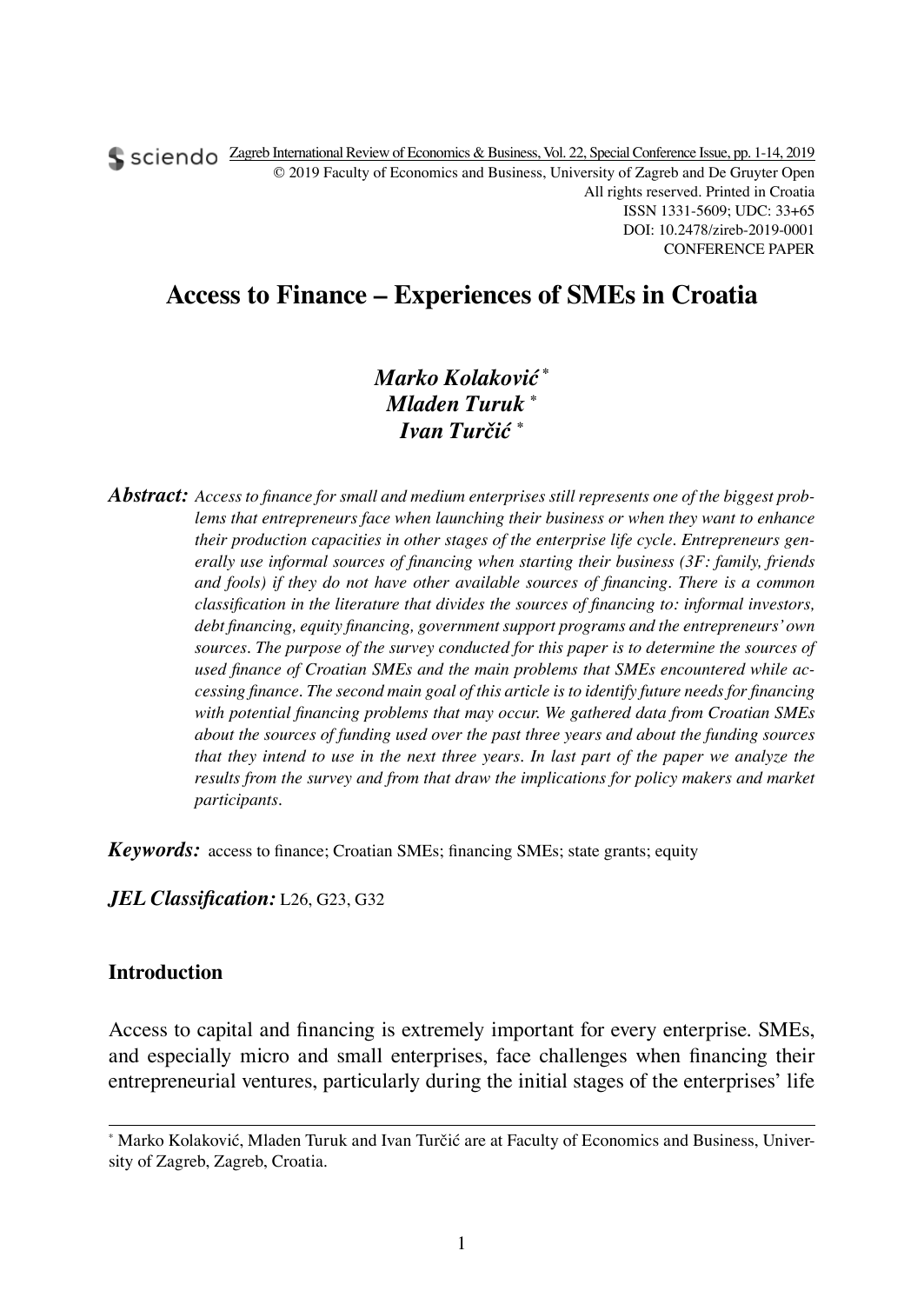cycle. Cvijanović *et al.* (2008) point out that access to finance and cost-effective financing are essential assumptions for start-up, ongoing business, expansion and development of the enterprise. Also, the future growth, business sustainability, and success of each business depends heavily on the availability of capital and financing. Banks will always be more willing to extend lines of credit to large and medium-sized enterprises than to micro and small enterprises. Due to this fact, the government should act in order to help finance SMEs through state aid programs and various measures. The sector of small and medium-sized enterprises, which is further divided into micro, small and medium-sized enterprises, had a 99.7 percent share in the entire economy in 2017. Micro, small and medium-sized enterprises employed 73.2 percent of all employees in business enterprises in Croatia in 2017, and these figures indicate that the observed category is in fact the cornerstone of the Croatian economy (CEPOR 2018). The classification of enterprises in the Republic of Croatia is based on the European Commission recommendation on the definition of micro, small and medium-sized enterprises. In Croatia, the Act on Incentives for the Development of Small Economy (2016) provides the categories of micro, small and medium enterprises of small business, according to the size of the enterprise. The criteria chosen for the classification of business enterprises according to their size are the following: the average annual number of employees and the annual income realized in the previous year, or the balance sheet total if the enterprise is required to pay tax on profit or long-term assets if the enterprise is required to pay income tax. Table 1 provides more detailed criteria for classifying business enterprises.

| Company category | Staff headcount | Turnover             | $\alpha$ | Balance sheet total     |
|------------------|-----------------|----------------------|----------|-------------------------|
| Medium-sized     | < 250           | $\leq \epsilon$ 50 m |          | $\leq \in 43$ m         |
| Small            | ~< 50           | $\leq \epsilon$ 10 m |          | $\leq \in 10 \text{ m}$ |
| Micro            | $< 10^{-1}$     | $\leq \epsilon$ 2 m  |          | $\leq \epsilon 2$ m     |

|  |  |  |  | Table 1: Classification of SME |  |  |  |  |  |
|--|--|--|--|--------------------------------|--|--|--|--|--|
|--|--|--|--|--------------------------------|--|--|--|--|--|

Source: European Commission - COMMISSION RECOMMENDATION of 6 May 2003 concerning the definition of micro, small and medium-sized enterprises

In 2013, the World Bank conducted a research in Croatia where enterprises had to choose the top business environment obstacle for firms. Following "tax rates", selected by 28.3 percent of enterprises, the second largest obstacle was "access to finance" with 21.6 percent. It is evident that enterprises in Croatia perceive access to finance as one of the biggest problems. For this very reason, the purpose of the research conducted for this paper was to collect information on access to finance and financing sources used by enterprises during the past three years, as well as information on financing sources planned for the next three years. The objectives of the research were the following: a) identify the sources of financing the enterprise used and their experience and b) determine the future needs for financing with potential financing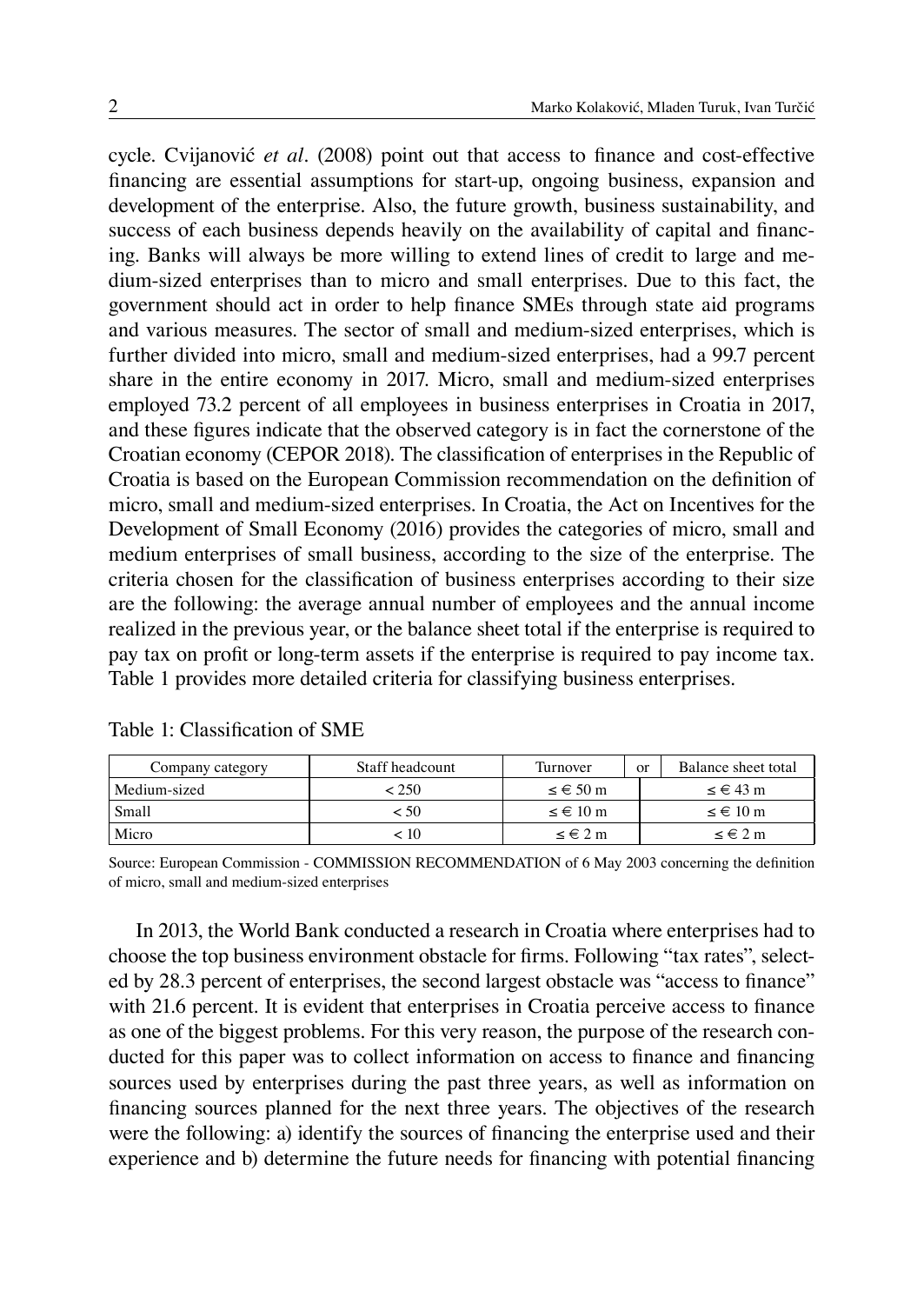problems. The survey encompassed 1000 enterprises from the Croatian business entity register, selected by the random sample method, and the enterprises were chosen in proportion to the number of enterprises of each individual industry in the total number of enterprises in the Croatian economy according to the Statistical classification of economic activities in the European Community - NACE (in Croatian language: Nacionalna klasifikacija djelatnosti - NKD) for each industry. Only enterprise with fewer than 250 employees were contacted, thus the research was carried out on micro, small and medium-sized enterprises. A total of 50 enterprises, of the 1000 contacted, responded, resulting in a return rate of 5 percent. The survey contained 18 questions. The introductory section referred to general business information. The second part of the survey referred to the sources of financing that the enterprise used over the past three years, focusing on the lack of access to finance. The last part of the survey referred to future financing needs: expected amount, source of financing, use of financing, etc. Some questions presented a possibility of choosing multiple answers so, in certain cases, the possible amount of answers was higher than 50.

#### **Past Experience in Raising Finance of Croatian SMEs**

A total of 50 enterprises participated in the survey: 54 percent micro, 36 percent small and 10 percent medium-sized enterprises. With regards to industry, the construction industry, manufacturing industry, wholesale and retail, and information and communication activities were the most represented. The listed industries have a high share of enterprises in the total number of Croatian business enterprises.

During the last 3 years, 58 percent of the surveyed enterprises tried to access additional sources of financing (29 out of 50 enterprises). Table 2 shows the most frequently used sources of enterprise financing. Most enterprises tried to obtain more than one source of financing, which means the number of responses is greater than 29. Bank loan/mortgage/overdraft were the most commonly used sources of financing with 68.9 percent. The reason for this is that an enterprise can use its overdraft to quickly obtain a limited amount of funds when there is an immediate need, but on the other hand, this represents one of the most expensive forms of financing. According to Škrtić and Mikić (2011), bank loans are the most commonly used financing sources for enterprises. Banks require collateral for issued loans, most often in the form of assets. Many enterprises, especially at the beginning of their entrepreneurial ventures and in the early stages of development, do not have enough assets, i.e. collateral, for obtaining loans. If enterprises in the later phases of development manage to get a loan, the bank will be interested in financial statements from previous years, but also projections for the period in which the loan is taken. The cash flow statement is the most important financial statement for the bank, as it shows if the enterprise can generate a cash flow that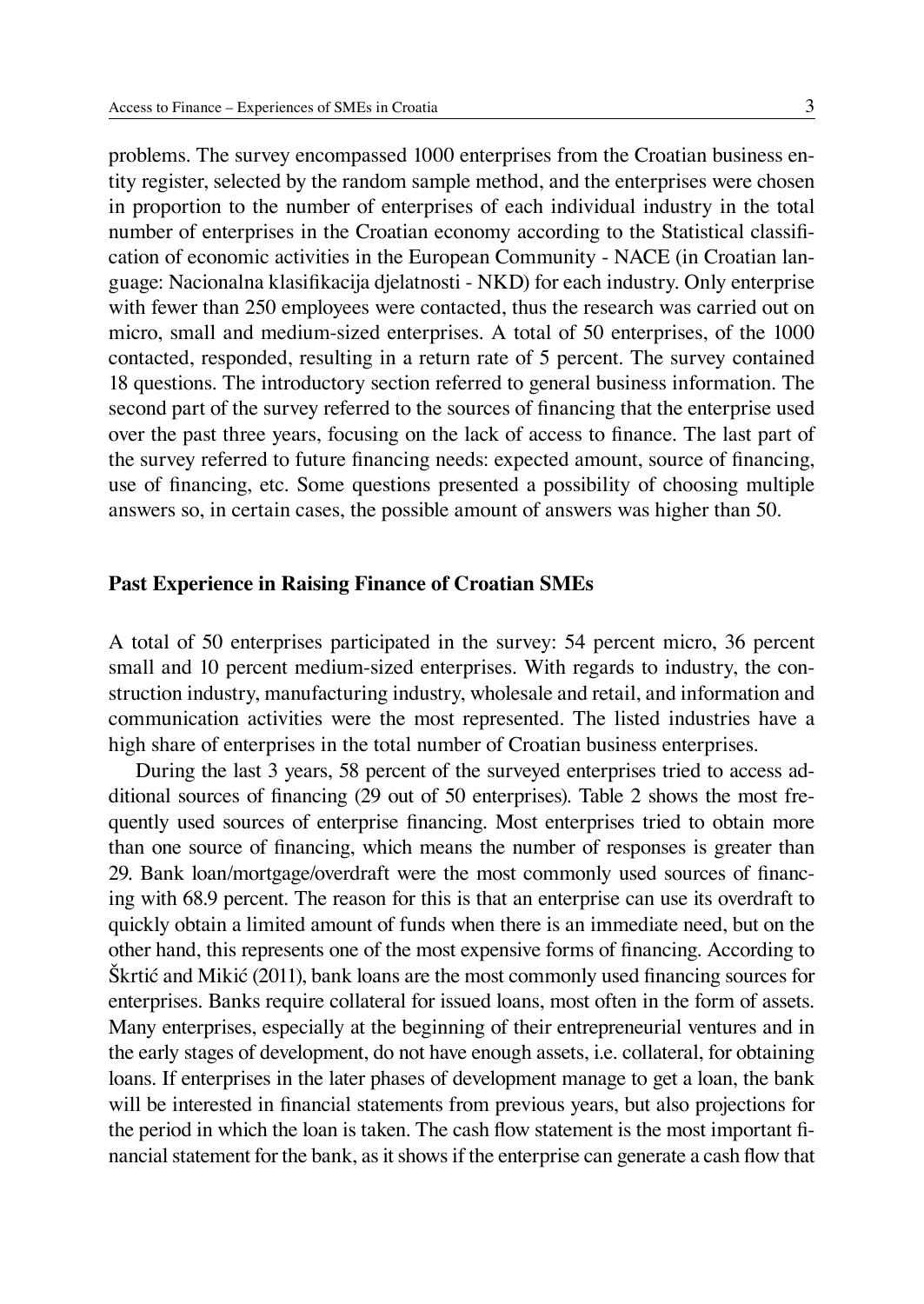makes the loan repayment possible. Leach & Melicher (2009) emphasize that commercial banks prefer lending to established firms with two years of financial statements.

| Source                       | No. of enterprises | $\%$ |
|------------------------------|--------------------|------|
| Family and friends           |                    | 27.6 |
| State grants                 |                    | 51.7 |
| Leasing                      | 15                 | 51.7 |
| Bank loan/mortgage/overdraft |                    | 68.9 |
| Other private investors      |                    | 6.7  |
| Venture capital funds        |                    | 3.4  |
| Other                        |                    |      |

Table 2: Sources of finance/equity of Croatian SMEs

Source: Authors

State grants, along with leasing, were the second most commonly used source of financing with 51.7 percent. This data shows that a significant share of Croatian enterprises relies on the state and government to finance their entrepreneurial venture. Of the 21 enterprises that applied for state grants, 28.5 percent failed to procure the funds they wanted. State grants therefore represent the least successful financing source for enterprises. Various state financing programs organized by state and regional bodies and backed by state budget funds and European Union funds can greatly help enterprises in financing their entrepreneurial venture. Entrepreneurs are expected to meet certain requirements, for example, proper conducting of business, a written business plan and business development strategy, certain production capacity, and so on. A portion of entrepreneurs do not fulfill these requirements and therefore are not successful when applying for this type of financing. Limited funds available, strong competition in the form of other enterprises that apply for tenders and the slow nature of the selection process and the payment of funds are the most common problems that arise in this type of financing.

Family and friends were used by 27.6 percent of the enterprises, and these are the sources that enterprises use most often during the initial phase of their life cycle, as most other sources are unavailable to them. Only a small percentage of enterprises used equity financing, venture capital, and other private capital, and this type of financing is not common in the Croatian economy. Cumming and Johan (2014) define venture capital funds as financial intermediaries between institutional investors from which they raise funds and high-growth and high-tech enterprises that are most often the beneficiaries of such financing. These funds are willing to invest in enterprises they expect to provide a high return on investment, and receive a share in equity and potential control over the enterprise.

Table 3 shows the number of enterprises according to the life cycle of the enterprise that tried or succeeded in obtaining all of the requested funding. Enterprises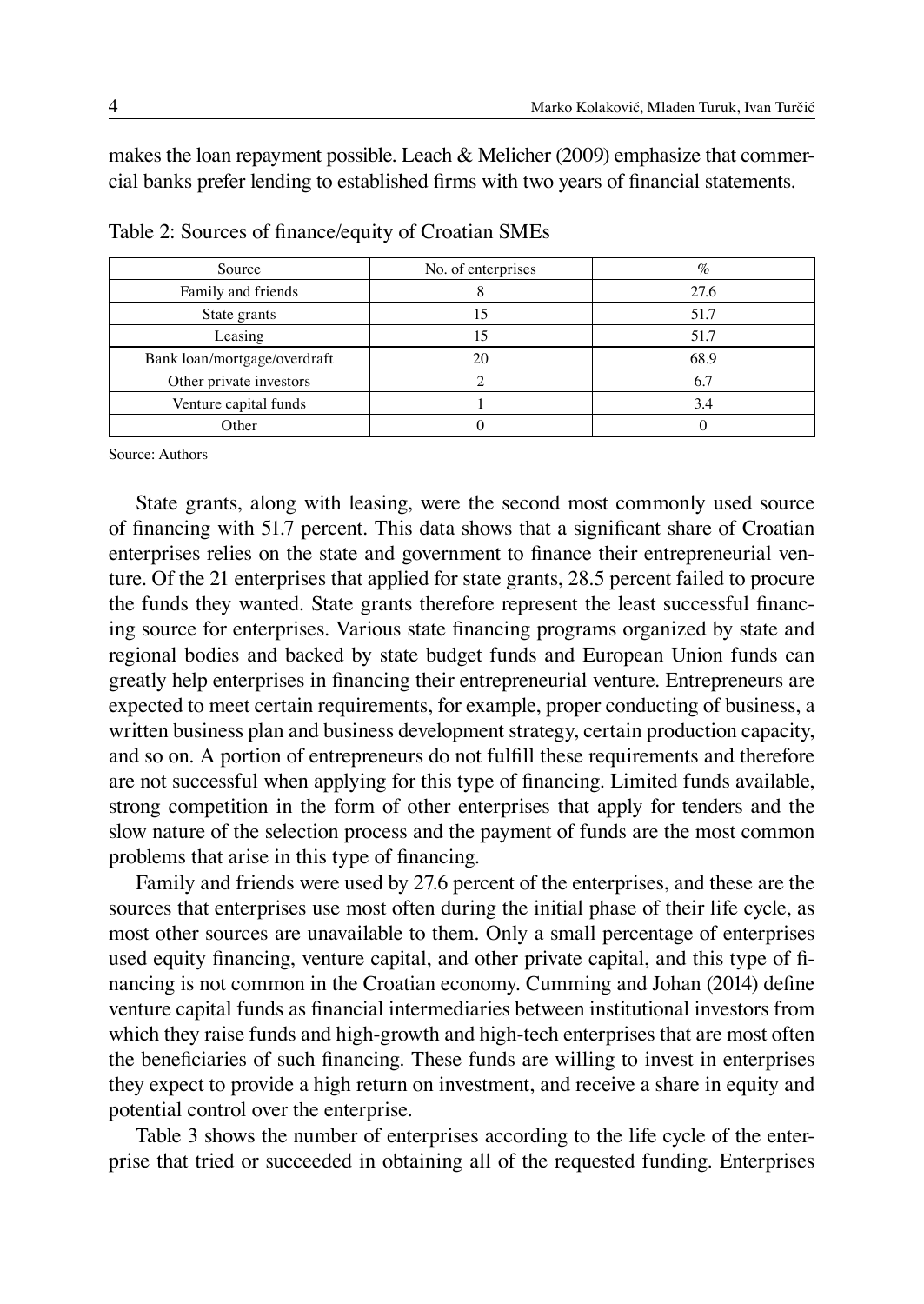could choose between the following life cycle stages: start-up, development phase, steadily growing, considerable expansion, consistent sales but not growing, or decreasing sales. With regards to the enterprises' life-cycle, the surveyed enterprises were mostly steadily growing (56%), followed by the "consistent sales but not growing" (20%) phase. 10 percent of enterprises were in their development phase, while decreasing sales were reported by 6 percent of the surveyed enterprises. The smallest number of enterprises surveyed stated they were in the "start-up" or "considerable expansion" phase (2 percent per each stage). Almost 3/4 of the enterprises that tried to source financing have managed to do so in the requested amount. The percentage of success varies from 0 to 100 percent depending on the development stage of the enterprise. The most problems with the percentage of success in acquiring financing occurred in the development phase, where no enterprise managed to obtain the requested amount. Such a result could be assumed beforehand, as enterprises in the initial stages of business development are new on the market and lack sufficient production capacities and investors do not believe it is prudent to invest in them. All of the enterprises that were in the "considerable expansion" and "decreasing sales" phase have managed to obtain the desired funds. Slightly above the average of all enterprises that attempted to obtain funds (72.4 percent) are the enterprises that were past the initial phase of development and were in the "steadily growing" phase (77.7 percent) and the "consistent sales but not growing" phase (75 percent). Given the presented data, it can be concluded that enterprises at later stages of development have easier access to finance, which can be expected.

|            | Table 3: Croatian SMEs that attempted to raise, or raised finance/equity by develop- |  |  |
|------------|--------------------------------------------------------------------------------------|--|--|
| ment stage |                                                                                      |  |  |

| Development stage                | No. of<br>enterprises | No. of enterprises<br>that attempted to<br>raise finance/equity | No. of firms that<br>raised all of the<br>finance required | $\%$ of firms that<br>raised all of the<br>finance required |
|----------------------------------|-----------------------|-----------------------------------------------------------------|------------------------------------------------------------|-------------------------------------------------------------|
| Start-up                         |                       |                                                                 |                                                            | 100                                                         |
| Development phase                |                       |                                                                 |                                                            |                                                             |
| Steadily growing                 | 28                    | 18                                                              | 14                                                         | 77.7                                                        |
| Considerable expansion           |                       |                                                                 |                                                            | 100                                                         |
| Consistent sales but not growing | 10                    |                                                                 |                                                            | 75                                                          |
| Decreasing sales                 |                       |                                                                 |                                                            | 100                                                         |
| Total                            | 50                    | 29                                                              |                                                            | 72.4                                                        |

Source: Authors

Enterprises that have successfully raised the full required amount are shown in Table 4. Each enterprise had to specify the exact amount that was raised during the past 3 years, and the enterprises were then grouped into classes. In the lowest classes of €0 – €20,000 and €20,001 – €50,000, only 64 and 25, respectively, percent of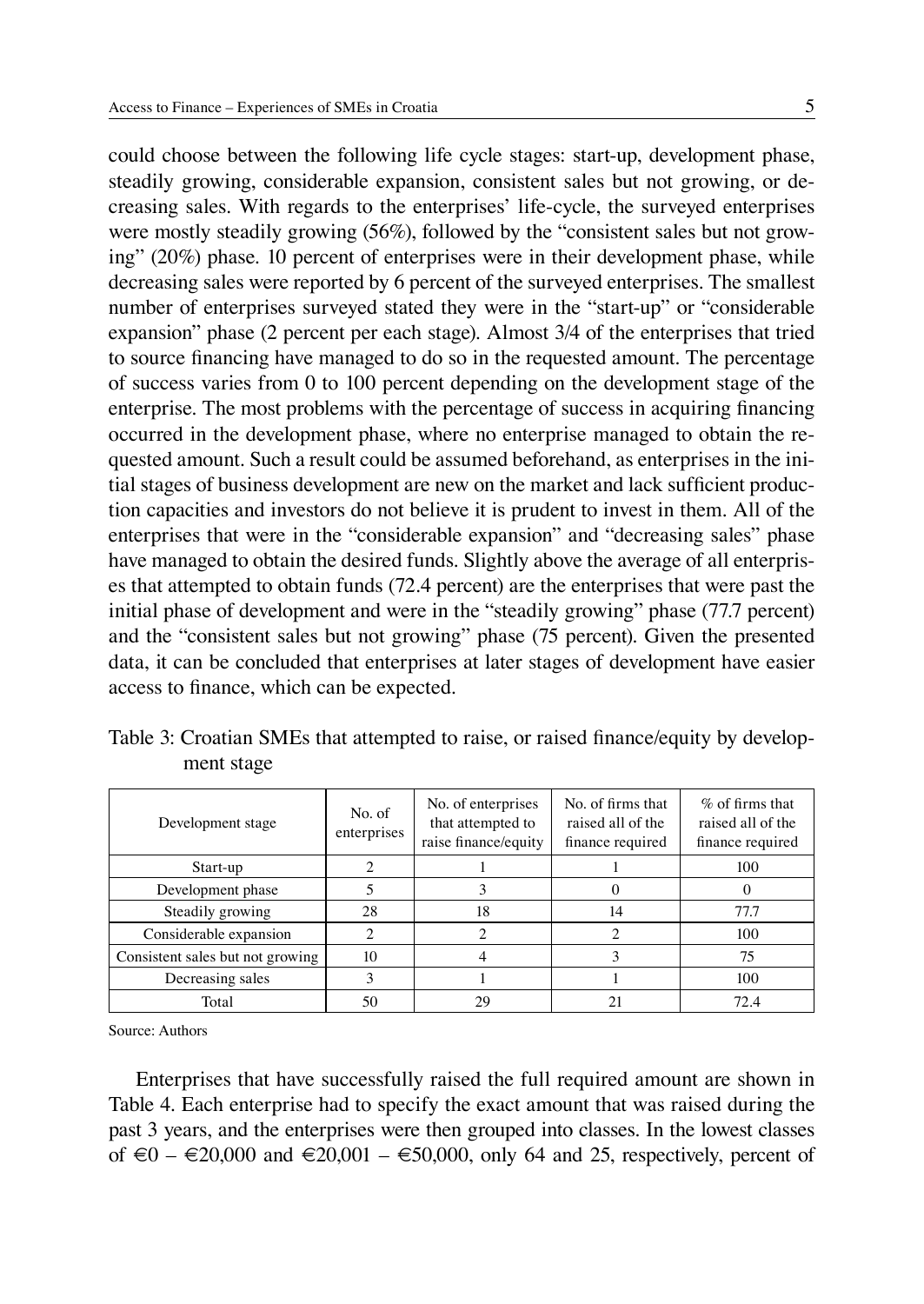enterprises managed to raise funds and thus fall into the worst categories. The sources of financing used by these enterprises were mostly state grants, bank loan/mortgage/ overdraft, and family and fools. Although every second enterprise attempted to raise finance/equity in an amount up to  $\epsilon$  50,000, the enterprises were relatively unsuccessful in raising them, with state grants having the highest rate of unsuccessful financing.

| Amount of the finance/<br>equity required | No. of<br>enterprises | No. of firms that raised all of<br>the finance/equity required | % of firms that raised all of the<br>finance/equity required |
|-------------------------------------------|-----------------------|----------------------------------------------------------------|--------------------------------------------------------------|
| $\epsilon$ 0 – $\epsilon$ 20.000          | 11                    |                                                                | 64                                                           |
| $\epsilon$ 20,001 – $\epsilon$ 50,000     |                       |                                                                | 25                                                           |
| $\epsilon$ 50,001 – $\epsilon$ 100,000    |                       |                                                                | 100                                                          |
| $\epsilon$ 100,001 – $\epsilon$ 500,000   |                       |                                                                | 100                                                          |
| $\epsilon$ 500,001 – $\epsilon$ 1,500,000 |                       |                                                                | 67                                                           |
| $€1.500.000+$                             |                       |                                                                | 100                                                          |
| Total                                     | 29                    | 21                                                             | 72.4                                                         |

Table 4: Enterprises that raised finance/equity by amount categories

Source: Authors

The amount of finance/equity attempted to be raised by Croatian micro, small and medium enterprise by their development stage categories is presented in Table 5. Of the surveyed enterprises that were in the development phase, 67 percent tried to raise up to  $\in 20,000$ . According to the table below, 55.5 percent of steadily growing enterprises tried to raise up to  $\epsilon$ 50,000, and 27.3 percent of these enterprises tried to raise  $\epsilon$ 50,000 to €500,000. Ultimately, this means that almost 85 percent of the enterprises at this stage asked for financing up to  $\epsilon$ 500,000. The surveyed enterprises that were in the "consistent sales but not growing" phase did not try to raise more than €100,000.

Table 5: Amount of finance/equity attempted to be raised by Croatian SMEs by development stage categories

| Development stage                                                        | $\epsilon$ 0 -<br>€20,000 | $\epsilon$ 20.001 –<br>€50,000 | $€50,001$ –<br>€100,000 | $\epsilon$ 100.001 -<br>€500,000 | $€500,001 -$<br>€1,500,000 | $€1,500,000+$  | $\Sigma$ |
|--------------------------------------------------------------------------|---------------------------|--------------------------------|-------------------------|----------------------------------|----------------------------|----------------|----------|
| Start-up                                                                 |                           | $\Omega$                       | $\Omega$                | $^{(1)}$                         | 0                          | $\Omega$       |          |
| Development phase                                                        | $\mathfrak{D}$            | $\Omega$                       | $\Omega$                | $\theta$                         |                            | $\Omega$       | 3        |
| Steadily growing                                                         | 6                         | $\overline{4}$                 | 3                       | $\overline{2}$                   |                            | 2              | 18       |
| Considerable expansion                                                   | $\Omega$                  | $\Omega$                       |                         | $\Omega$                         |                            | $\Omega$       | 2        |
| Consistent sales but not<br>growing                                      | $\mathfrak{D}$            | $\Omega$                       | $\mathfrak{D}$          | $\Omega$                         | $\Omega$                   | $\Omega$       | 4        |
| Decreasing<br><b>Sales</b>                                               | $\theta$                  | $\Omega$                       |                         | 0                                | $\Omega$                   | $\bf{0}$       |          |
| Total number of<br>enterprises that attempted<br>to raise finance/equity | 11                        | $\overline{4}$                 |                         | $\mathfrak{D}$                   | 3                          | $\overline{c}$ | 29       |

Source: Authors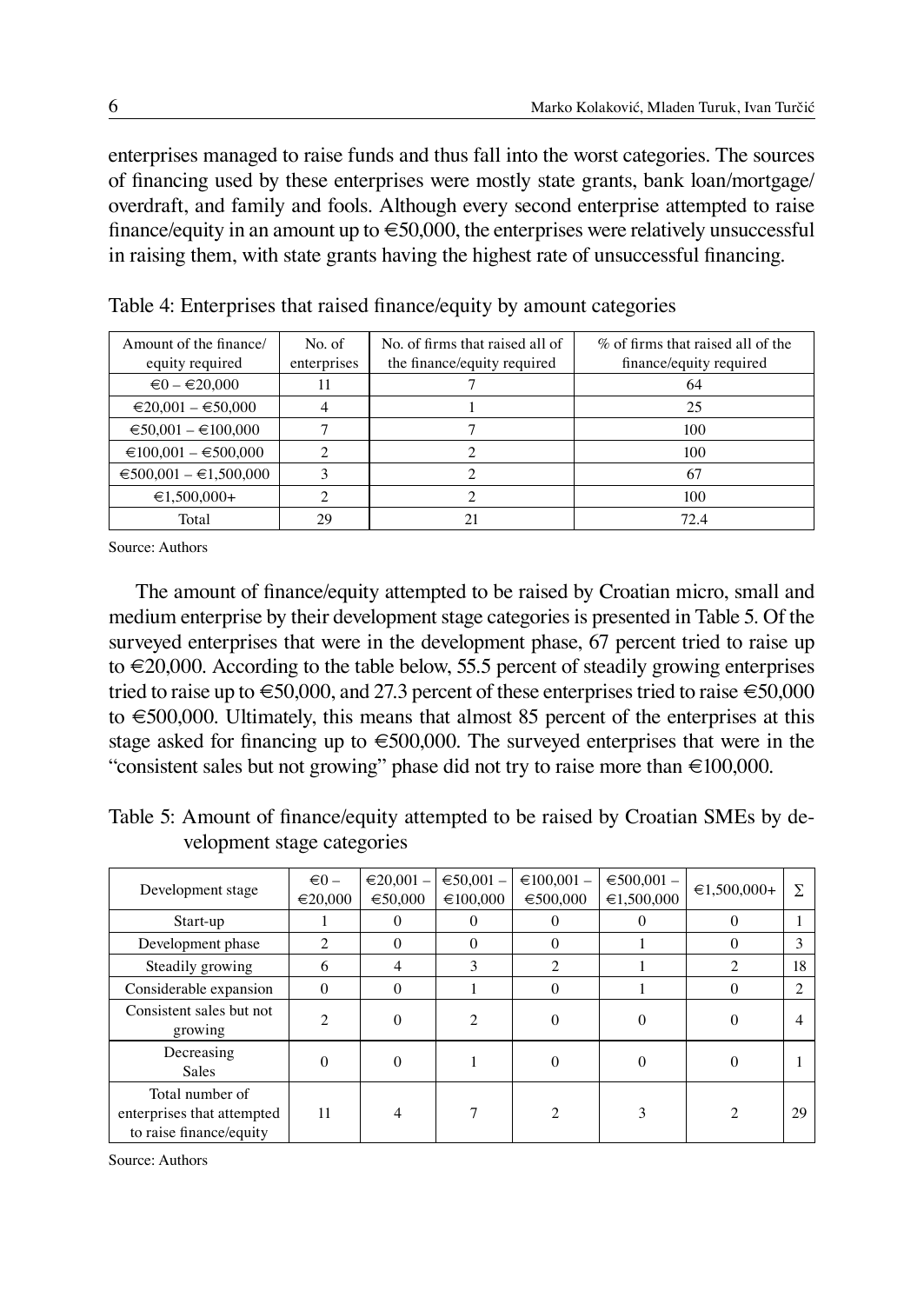Out of the 29 surveyed enterprises, 8 (27.6 percent) failed to raise the requested amount of financing. These enterprises were asked to specify how the lack of financing impacted their business. The answers are presented in Table 6, note that the enterprises could choose more than one answer. The most reported negative impact due to failure to raise financing was "unable to update technology/equipment" that 62.5 percent of enterprises experienced. The next two most common problems were "unable to hire new employees" and "working capital and cash flow constraints" with 50 percent each. These were followed by "unable to finance purchase of land and buildings" with 37.5 percent. "unable to finance  $R \& D$ " and "unable to invest in marketing and advertising" were a problem faced by 25 percent of enterprises. The problem of dependency on bank finance was experienced by 12.5 percent of enterprises.

Enterprises were then asked to list the reasons they think best explain their failure to raise financing. 37.5 percent of the enterprises stated that "insufficient collateral or guarantee" was the most important reason why they failed to raise the required funds. The enterprises stated that the second most important reason for not raising financing was "lack of track records", with 25 percent. The other reasons mentioned by enterprises in a smaller percentage include procedural error, lack of recommendations from the ruling party, and dissatisfaction with the existing entrepreneurial ecosystem. None of the enterprises stated an unclear business plan, being uninteresting for investors and enterprise declared high-risk as reasons for being unable to raise all the finance/equity required.

| Consequences                                     | No. of enterprises | $\%$ |
|--------------------------------------------------|--------------------|------|
| Unable to finance R&D                            |                    | 25   |
| Unable to update technology/equipment            |                    | 62.5 |
| Unable to finance purchase of land and buildings |                    | 37.5 |
| Unable to invest in marketing and advertising    |                    | 25   |
| Unable to hire new employees                     |                    | 50   |
| Working capital and cash flow constraints        |                    | 50   |
| Dependent on bank finance                        |                    | 12.5 |
| Other                                            |                    |      |
| Total number of enterprises                      |                    |      |

Table 6: Effects of finance/equity shortage of Croatian SMEs

Source: Authors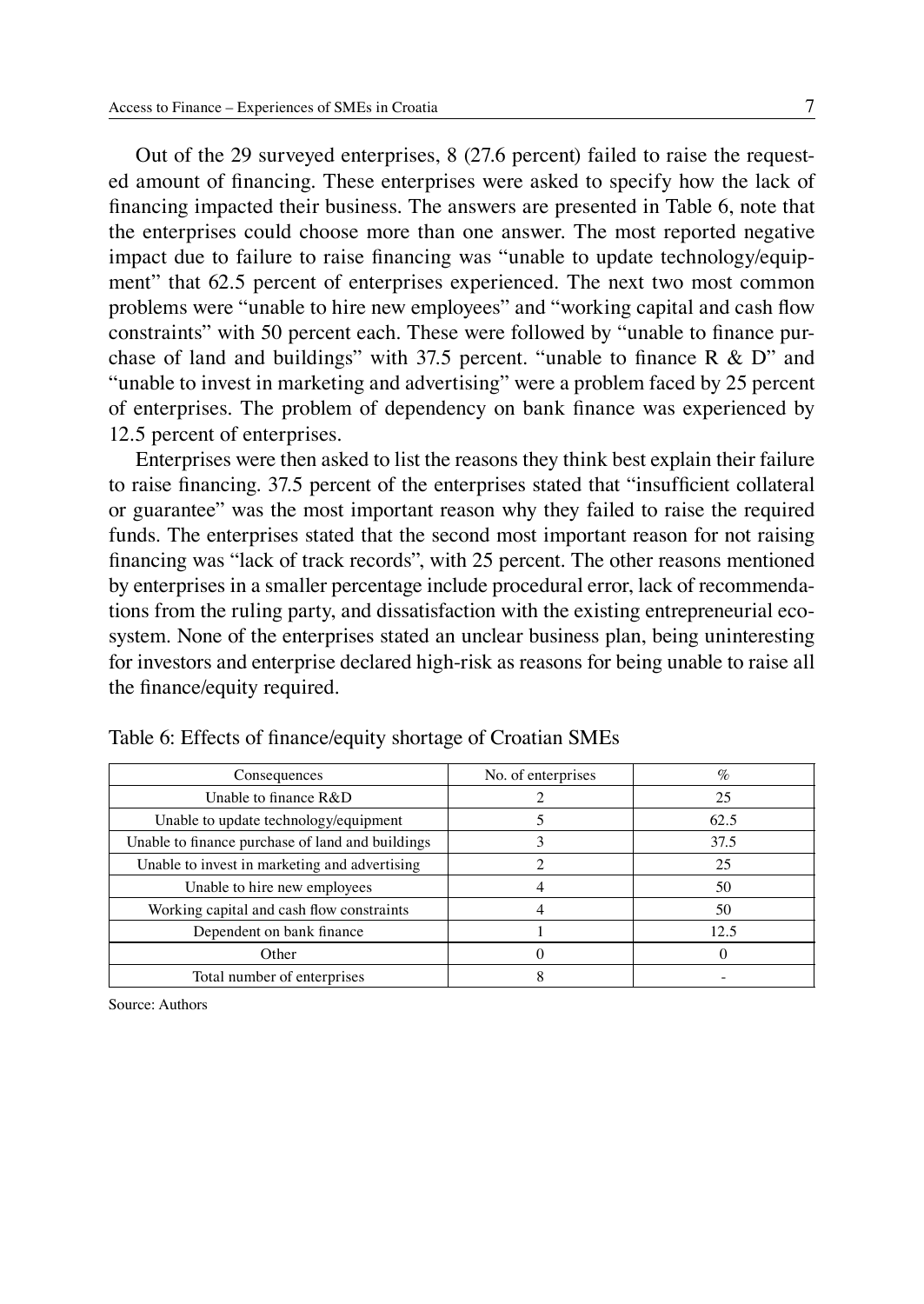## **Present and Future Financing Needs**

In the second part of the survey, the enterprises were asked to state their additional current and future financing needs for the next 3 years. Out of the 50 surveyed enterprises, 34 (68 percent) said they intend to apply for additional funds. Interestingly, almost 80 percent of enterprises that have stated they tried to obtain additional sources of financing during the past 3 years, are in need of financing for the next 3 years (23 enterprises). The share of enterprises that did not apply in the previous period but planned to apply in the next 3 years is 32 percent (11 enterprises).

Table 7 contains the expected amounts of financing needed for Croatian micro, small and medium enterprises for the next three years. 32 percent of the enterprises stated they wanted to raise between  $\epsilon$ 20,001 –  $\epsilon$ 50,000, which is also the highest percentage. This mentioned category with the  $\epsilon 0 - \epsilon 20,000$  class cumulatively represents 50 percent of all financial needs.

| Amount of the finance/equity<br>requirement in the next 3 years | No. of enterprises | % of firms indicating a<br>requirement in the next<br>three years | Cumulative<br>percentage |
|-----------------------------------------------------------------|--------------------|-------------------------------------------------------------------|--------------------------|
| $\epsilon$ 0 – $\epsilon$ 20,000                                | <sub>t</sub>       | 18                                                                | 18                       |
| $\epsilon$ 20,001 – $\epsilon$ 50,000                           |                    | 32                                                                | 50                       |
| $\epsilon$ 50,001 - $\epsilon$ 100,000                          |                    | 18                                                                | 68                       |
| $\epsilon$ 100,001 – $\epsilon$ 500,000                         |                    | 20                                                                | 88                       |
| $\epsilon$ 500,001 – $\epsilon$ 1,500,000                       |                    | 9                                                                 | 97                       |
| $€1,500,000+$                                                   |                    |                                                                   | 100                      |
| Total                                                           | 34                 | 100                                                               |                          |

Table 7: Expected amount of finance/equity requirements in the next three years

Source: Authors

An analysis of the expected amount of finance/equity requirements that Croatian SMEs will attempt to raise and the development phase of the surveyed enterprises was conducted. The results are presented in Table 8. Of the enterprises that are in the development phase, 80 percent think that they will need to raise up to  $\epsilon$ 50,000 from additional sources of financing in the next three years. As much as 48 percent of the steadily growing enterprises wish to raise up to €50,000 in additional financing over the next three years, and with 38 percent of enterprises that want to apply for an additional  $\epsilon$  50,000 –  $\epsilon$  500,000, this means that 86 percent of these enterprises intend to obtain up to €500,000. This piece of data suggests that there was no deviation in comparison to the period of 3 years ago (see Table 5).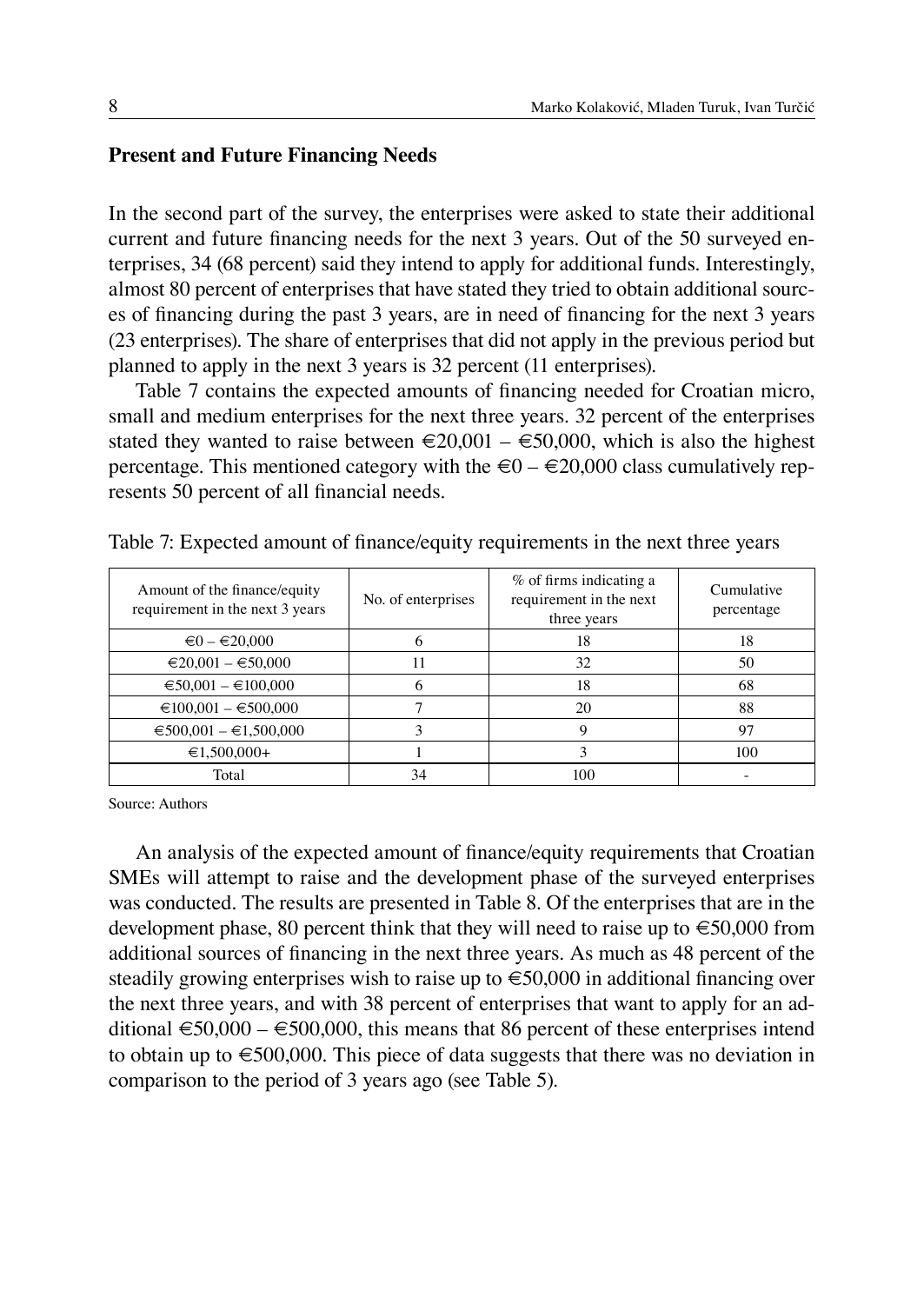| Development stage                                                                  | $\epsilon$ 0 – $\epsilon$ 20,000 | $\epsilon$ 20,001 –<br>€50,000 | $€50,001 -$<br>€100,000 | $\epsilon$ 100,001 -<br>€500,000 | $€500,001 -$<br>€1,500,000 | $€1,500,000+$ | Σ        |
|------------------------------------------------------------------------------------|----------------------------------|--------------------------------|-------------------------|----------------------------------|----------------------------|---------------|----------|
| Start-up                                                                           | $\Omega$                         | $\Omega$                       | $\theta$                | $\theta$                         | $\theta$                   | $\Omega$      | $\Omega$ |
| Development<br>phase                                                               |                                  | 3                              | $\Omega$                |                                  | $\Omega$                   | $\Omega$      |          |
| Steadily growing                                                                   | 3                                | $\overline{7}$                 | 3                       | $\overline{\phantom{0}}$         | $\overline{2}$             |               | 21       |
| Considerable<br>expansion                                                          | $\Omega$                         | $\theta$                       | $\Omega$                | $\Omega$                         | 1                          | $\Omega$      |          |
| Consistent sales<br>but not growing                                                |                                  |                                | 3                       |                                  | $\Omega$                   | $\Omega$      | 6        |
| Decreasing<br>sales                                                                |                                  | $\theta$                       | $\Omega$                | $\Omega$                         | $\mathbf{0}$               | $\mathbf{0}$  |          |
| Total number of<br>enterprises that<br>will attempt to<br>raise finance/<br>equity | 6                                | 11                             | 6                       | 7                                | 3                          |               | 34       |

|  |  | Table 8: Expected amount of finance/equity requirements that Croatian SMEs will |  |  |
|--|--|---------------------------------------------------------------------------------|--|--|
|  |  | attempt to raise by development stage categories in the next three years        |  |  |

Source: Authors

The enterprises were then asked whether it would be difficult for them to raise the required financing amount at this time, and whether it would be difficult to raise the required amount over the next 3 years (Table 8). While 76.5 percent of enterprises believe they will face financing problems today, the percentage for the next 3 years falls to 41.2 percent, which suggests that enterprises expect positive changes with regards to the availability of financing.

Table 9: Difficulty in raising finance/equity now and in the next three years

| Difficulties                | No. of enterprises | $\mathcal{C}_{\mathcal{C}}$ |
|-----------------------------|--------------------|-----------------------------|
| $Yes - now$                 | 26/34              | 76.5                        |
| $Yes - in the next 3 years$ | 14/34              | $-41.4$                     |

Source: Authors

As for the period of the previous 3 years, enterprises had to state which sources of financing they expected to utilize in the next 3 years (Table 10). As can be seen from the table below, the responses are consistent with the answers for the previous period and there are no major or significant deviations. Most enterprises will try to raise the requested amounts from multiple sources. Bank loans still dominate as a source of financing with over 70 percent. Half of the enterprises will turn to the state and its support programs for entrepreneurs. HAMAG-BICRO and HBOR are the most relevant institutions in providing support to Croatian enterprises.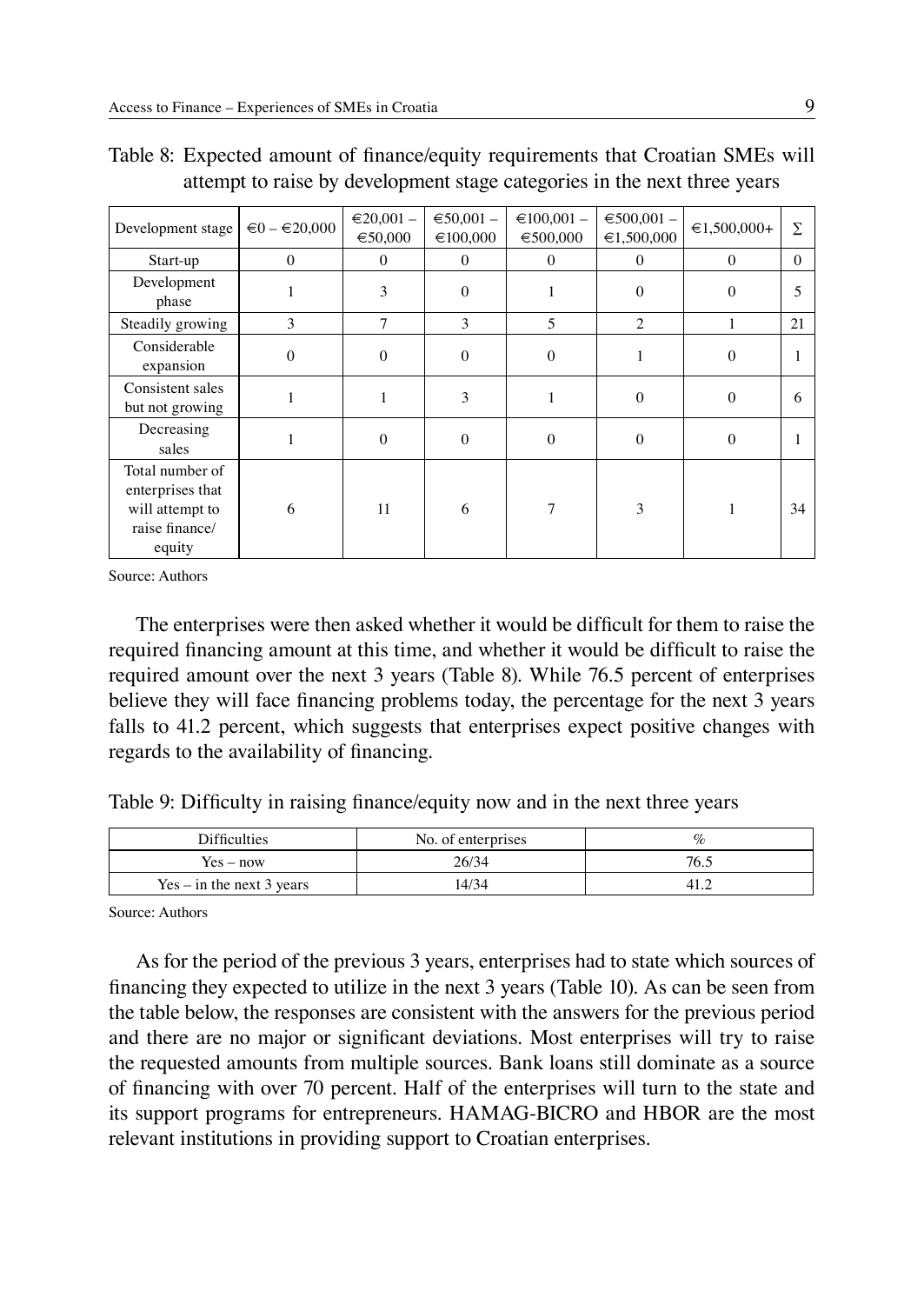Croatian Agency for SMEs, Innovations and Investments (HAMAG-BICRO) was founded with the aim of supporting the development of small and medium-sized enterprises, improving the innovation process and encouraging investments. The Agency's main objective is reflected in the strategic creation of a unique system that would provide support to entrepreneurs through all development stages of operation starting from research and development of an idea to commercialization and placement on the market. The Agency's activities include the promotion of establishment and development of small business entities, financing operation and development of small business entities by loans and guarantees issuing for approved loans by creditors as well as promotion of investments in small business. The Agency's also provides financial support to innovative and technology-oriented enterprises in Croatia by increasing commercialization of knowledge and awareness about the value of innovations, supporting the transfer of knowledge and technological solutions from the scientific sector to economy, promoting the establishment and development of technology infrastructure and participation in the creation and development of venture capital industry. HAMAG-BICRO offers enterprises the guarantees and collateral they need to be able to get loans from banks, and such measures greatly help businesses. Thanks to HAMAG, enterprises can make use of micro and small ESIF loans, ESIF guarantees and many other instruments.

Within the Croatian banking system, HBOR plays the role of a development and export bank established with the objective of financing the reconstruction and development of the Croatian economy. HBOR, in cooperation with business banks, offers a range of credit lines for various groups, such as start-ups, women entrepreneurs, young entrepreneurs, innovators and more. These credit lines grant entrepreneurs access to more favorable interest rates in comparison with the market interest rates. Other products and services available to entrepreneurs by HBOR are: bank export guarantees, performance related bank guarantees, export credit insurance, leasing for SME, documentary letter for credit and etc.

Almost half of the enterprises will ask for assistance from leasing enterprises, and they still represent a significant source of financial resources and equipment for enterprises. The most significant change occurred in the family & friend's category, with 17.6 percent of enterprises seeking their help, compared to 27.6 in the previous 3 years. This change should not be surprising because enterprises turn to family and friends mostly during the initial phase of their life cycle. During the latter development stages, enterprises will fulfill their capital requirements with more formal sources of financing. As far as equity financing is concerned, according to the survey conducted, this type of financing is still not acceptable to the vast majority of enterprises. Only 2.9 percent of enterprises will turn to other private investors, while none of the enterprises will seek financing from venture capital funds, as opposed to the past 3 years when over 10 percent of enterprises tried to secure financing through equity.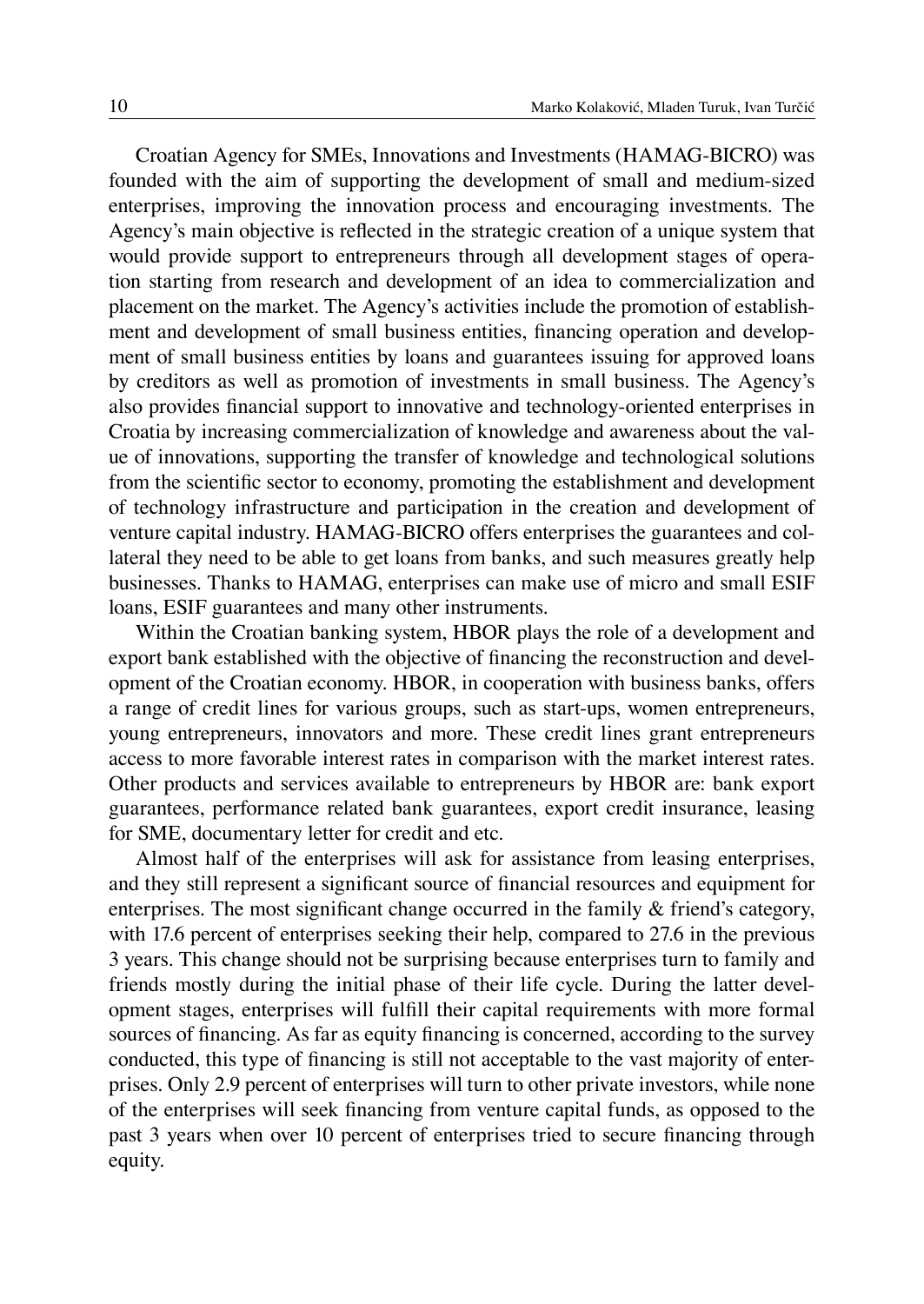| <b>Source</b>                | No. of enterprises | $\%$ | % of past sources |
|------------------------------|--------------------|------|-------------------|
| Family and friends           |                    | 17.6 | 27.6              |
| State grants                 |                    | 50   | 51.7              |
| Leasing                      | 16                 | 47.1 | 51.7              |
| Bank loan/mortgage/overdraft | 24                 | 70.6 | 68.9              |
| Other private investors      |                    | 2.9  | 6.7               |
| Venture capital funds        |                    |      | 3.4               |
| Other                        |                    |      |                   |

Table 10: Expected sources of finance/equity requirements in the next 3 years

Source: Authors

The penultimate question in the survey concerned the use of future raised funds. The enterprises could choose more than one answer. The answer "update technology/ equipment" was chosen by over 70 percent of enterprises. 55.9 percent of enterprises will hire new employees, with this answer being the second most common one. This is followed by the purchasing of land or buildings, i.e. investment into infrastructure, with slightly over 30 percent. A little under 30 percent of enterprises intend to use the raised finances for working capital and cash flow constraints. Around 20 percent of enterprises want to invest in marketing and advertising, while around 18 percent of enterprises will invest in research and development. None of the enterprises stated that they would invest the raised resources into shares.

| <b>Consequences</b>                       | No. of enterprises | $\%$ |
|-------------------------------------------|--------------------|------|
| Finance R&D                               |                    | 17.6 |
| Update technology/equipment               | 24                 | 70.6 |
| Finance purchase of land and buildings    | п                  | 32.4 |
| Invest in marketing and advertising       |                    | 20.6 |
| Hire new employees                        | 19                 | 55.9 |
| Working capital and cash flow constraints | 10                 | 29.4 |
| Investing in shares                       |                    |      |
| Other                                     |                    |      |

Table 11: Use of future additional finance/equity Croatian SMEs

Source: Authors

Table 12 reveals the most important limiting factor for obtaining the necessary financing according to the enterprises. As much as 41.2 percent of the surveyed enterprises believe that too much paperwork is the most significant limiting factor for obtaining the necessary funding. "Insufficient collateral or guarantee" and "Interest rates or price too high" account for the next two factors with high percentages (both limiting factors were selected by slightly more 20 percent of enterprises). Interestingly, one in ten enterprises believe that financing is not available at all. In contrast,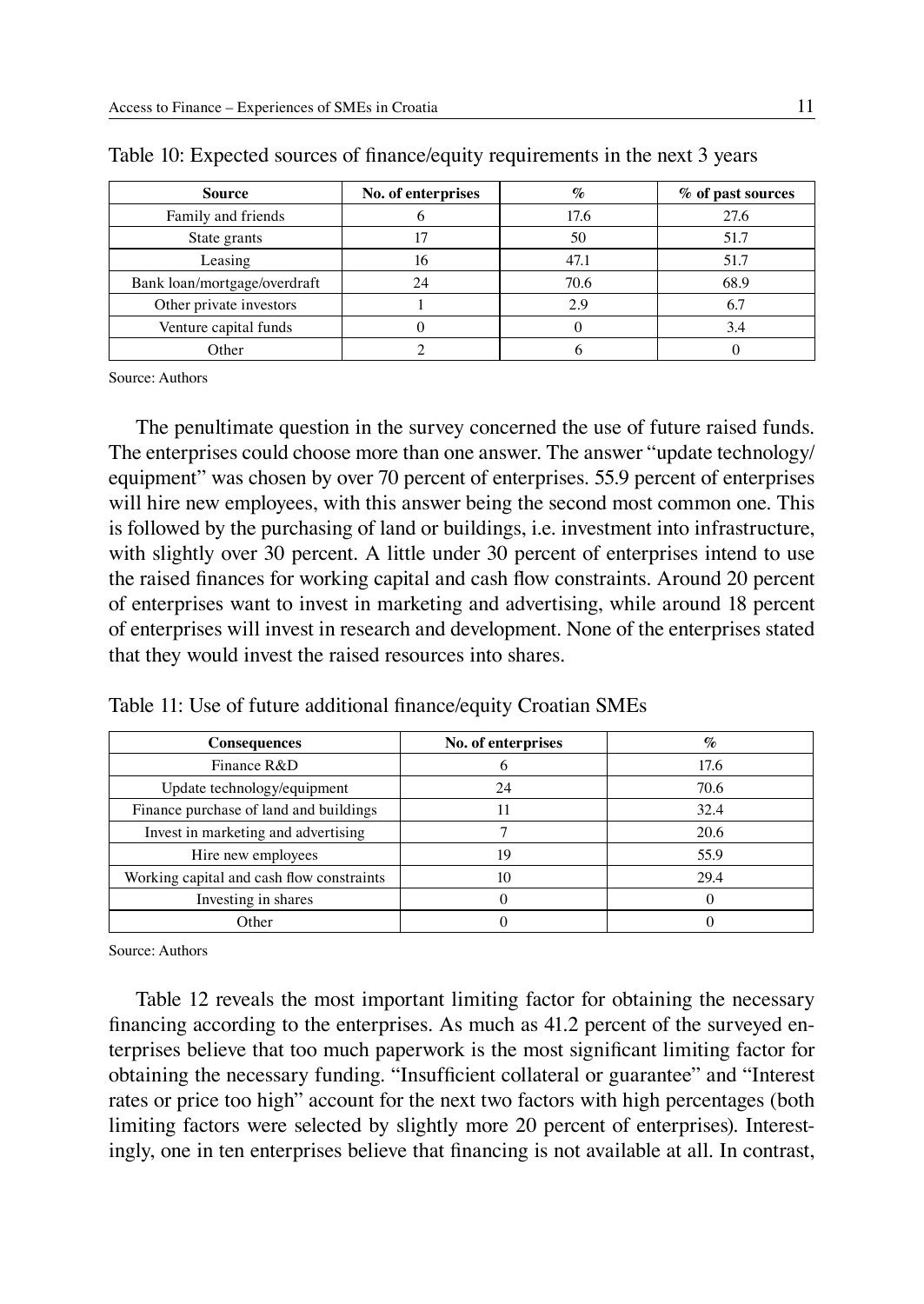2.9 percent of enterprises believe that there are no obstacles to raising the necessary amount. None of the surveyed enterprises considers reduced control over the enterprise as a limiting factor.

| <b>Limiting factor</b>               | No. of enterprises | $\mathcal{O}'_0$ |
|--------------------------------------|--------------------|------------------|
| There are no obstacles               |                    | 2.9              |
| Insufficient collateral or guarantee |                    | 20.6             |
| Interest rates or price too high     |                    | 20.6             |
| Reduced control over the enterprise  |                    |                  |
| Too much paperwork is involved       | 14                 | 41.2             |
| Financing not available at all       |                    | 11.8             |
| Other                                |                    | 29               |
| Total number of enterprises          | 34                 |                  |

Table 12: Most important limiting factor to get finance/equity requirements in the next 3 years

Source: Authors

### **Conslusion**

A total of 50 enterprises participated in the survey and during the last 3 years, 58 percent of the surveyed enterprises tried to access additional sources of financing. Most enterprises tried to obtain more than one source of financing. A bank loan/mortgage/overdraft with 68,9 percent and state grants with 51,7 percent each were most commonly used source of financing. State grants represent the least successful financing source for enterprises with 28.5 percent of failure. Only a small percentage of enterprises used equity financing, venture capital, and other private capital, and this type of financing is not common in the Croatian economy. With regards to the enterprises' life-cycle, the surveyed enterprises were mostly steadily growing (56%), followed by the "consistent sales but not growing" (20%) phase. Almost 3/4 of the enterprises that tried to source financing have managed to do so in the requested amount. The most problems with the percentage of success in acquiring financing occurred in the development phase, where no enterprise managed to obtain the requested amount. Such a result could be assumed beforehand, as enterprises in the initial stages of business development are new on the market and lack sufficient production capacities and investors do not believe it is prudent to invest in them. Based on conducted survey, it can be concluded that enterprises at later stages of development have easier access to finance. Although every second enterprise attempted to raise finance/equity in an amount up to  $\epsilon$ 50,000, the enterprises were relatively unsuccessful in raising them, with state grants having the highest rate of unsuccessful financing.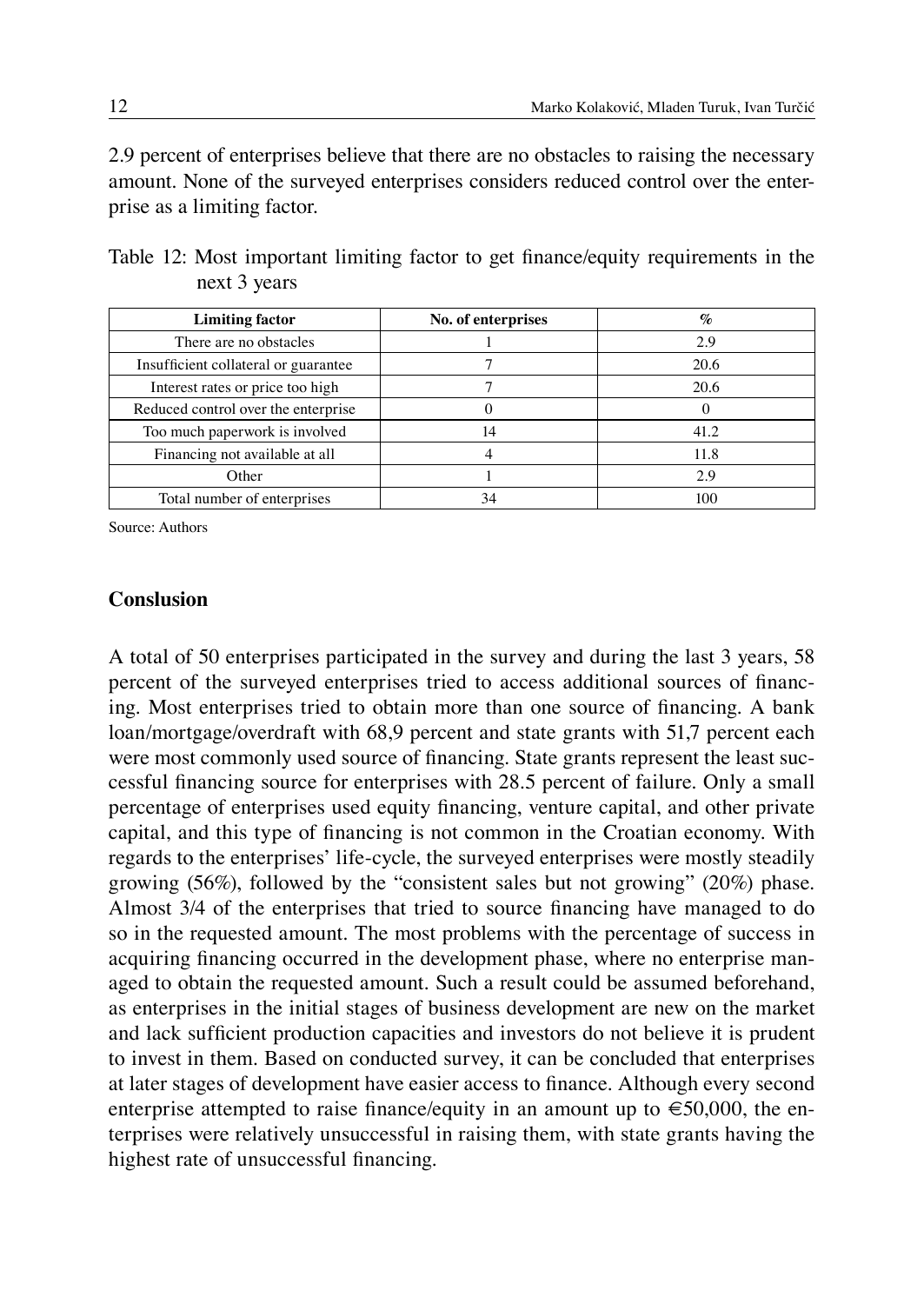Enterprises that failed to raise the requested amount of financing specify how the lack of financing impacted their business. The three most reported negative impacts due to failure to raise financing were: a) "unable to update technology/equipment" that 62.5 percent of enterprises experienced; b) "unable to hire new employees" and "working capital and cash flow constraints" with 50 percent each. According to surveys answers "insufficient collateral or guarantee" (37.5 percent) and "lack of track records" (25 percent) were the main reasons why they failed to raise the required funds.

In the second part of the survey, the enterprises were asked to state their additional current and future financing needs for the next 3 years. Out of the 50 surveyed enterprises, 34 (68 percent) said they intend to apply for additional funds. Interestingly, almost 80 percent of enterprises that have stated they tried to obtain additional sources of financing during the past 3 years, are in need of financing for the next 3 years (23 enterprises). The share of enterprises that did not apply in the previous period but planned to apply in the next 3 years is 32 percent (11 enterprises). While 76.5 percent of enterprises believe they will face financing problems today, the percentage for the next 3 years falls to 41.2 percent, which suggests that enterprises expect positive changes with regards to the availability of financing. Enterprises had to state which sources of financing they expected to utilize in the next 3 years and the amount. The responses were consistent with the answers for the previous period and there were no major or significant deviations. With expected additional finance, 70 percent of enterprises plan to update technology/equipment and 55.9 percent of enterprises intent to hire new employees. This is followed by the purchasing of land or buildings, i.e. investment into infrastructure, with a little over 30 percent. The most important limiting factor for obtaining the necessary financing according to the surveyed enterprises is "too much paperwork is involved" with 41.2 percent. "Insufficient collateral or guarantee" and "Interest rates or price too high" account for the next two factors with high percentages (both limiting factors were selected by slightly more 20 percent of enterprises). Interestingly, one in ten companies believe that financing is not available at all.

Insufficient collateral or guarantee is the reason why so many enterprises do not have access to finance. The government is trying to overcome this problem with various guarantee lines. State grants are facing the problems regarded to limited funds available and the slow nature of the selection process and the payment of funds. Banks and other state institutions should speed up the process of applying for credit lines and reduce paperwork involved.